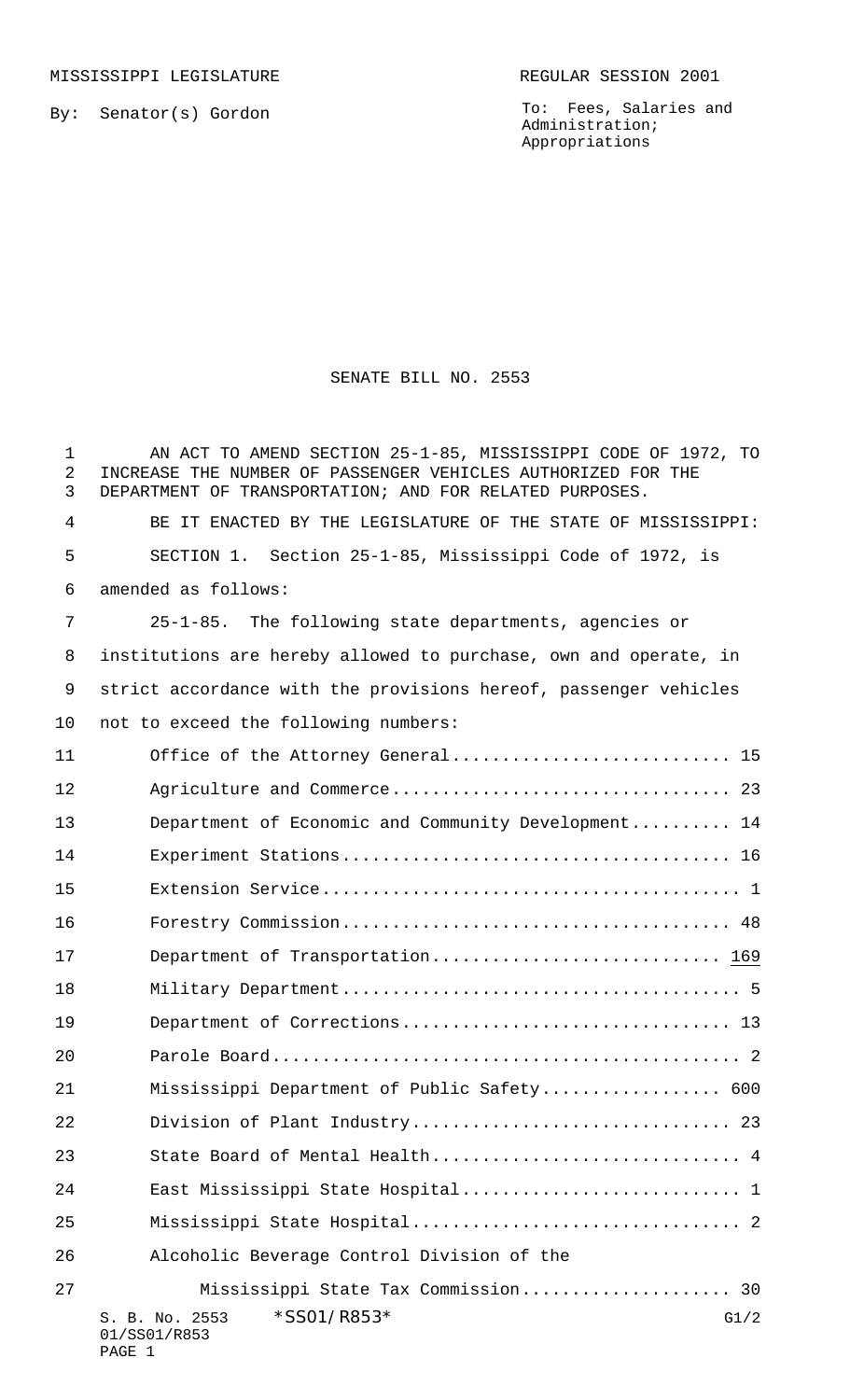| 28 | Soil and Water Conservation Commission 5                |
|----|---------------------------------------------------------|
| 29 |                                                         |
| 30 | North Mississippi Retardation Center 1                  |
| 31 | South Mississippi Retardation Center 1                  |
| 32 |                                                         |
| 33 |                                                         |
| 34 | Each institution of higher learning, for police         |
| 35 | purposes, except that the University of                 |
| 36 | Southern Mississippi may have 6 and any                 |
| 37 | other institution with more than 6,000                  |
| 38 |                                                         |
| 39 | Wildlife, Fisheries and Parks 60                        |
| 40 | Surplus Property Procurement Commission 4               |
| 41 | State Tax Commission-station wagons 2                   |
| 42 | State Tax Commission-automobiles 6                      |
| 43 | Mississippi Gaming Commission 60                        |
| 44 | Department of Environmental Quality 12                  |
| 45 |                                                         |
| 46 | Pearl River Basin Development District 2                |
| 47 | Pat Harrison Waterway District 1                        |
| 48 | Department of Transportation -                          |
| 49 | Office of State Aid Road Construction 10                |
| 50 | Tennessee-Tombigbee Waterway Development Authority 2    |
| 51 |                                                         |
| 52 | State Civil Defense Office (including                   |
| 53 | communications vehicle) 4                               |
| 54 |                                                         |
| 55 | Mississippi State Port Authority at Gulfport 6          |
| 56 |                                                         |
| 57 |                                                         |
| 58 | Yellow Creek State Inland Port Authority 1              |
| 59 |                                                         |
| 60 | Department of Archives and History 2                    |
|    | *SS01/R853*<br>S. B. No. 2553<br>01/SS01/R853<br>PAGE 2 |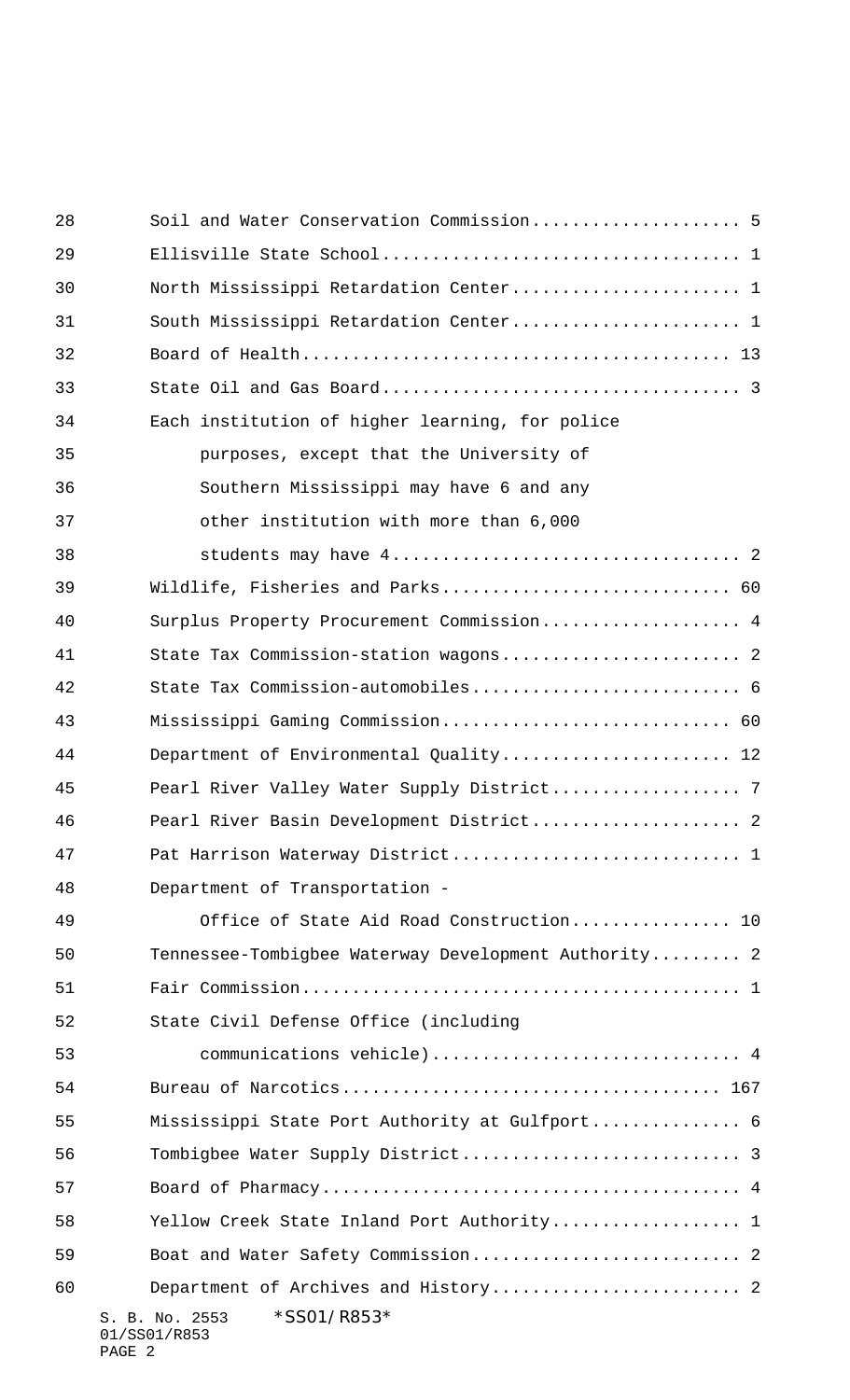| 61 | State Fire Fighters Academy (station wagon) 1                      |
|----|--------------------------------------------------------------------|
| 62 | Office of Capitol Facilities - Capitol Police 5                    |
| 63 | Office of Building, Grounds and Real Property 1                    |
| 64 | State Veterans Affairs Board 15                                    |
| 65 |                                                                    |
| 66 |                                                                    |
| 67 |                                                                    |
| 68 | Certified Development Company of Mississippi, Inc 1                |
| 69 | State Board of Medical Licensure 5                                 |
| 70 | Mississippi Public Employees' Retirement System 4                  |
| 71 | Mississippi Public Service Commission 42                           |
| 72 |                                                                    |
| 73 | Department of Rehabilitation Services 4                            |
| 74 |                                                                    |
| 75 | Mississippi Library Commission - station wagons 5                  |
| 76 |                                                                    |
| 77 |                                                                    |
| 78 |                                                                    |
| 79 |                                                                    |
| 80 |                                                                    |
| 81 |                                                                    |
| 82 | Division of Medicaid, Office of the Governor 3                     |
| 83 | Department of Marine Resources 10                                  |
| 84 | Central Mississippi Residential Center 1                           |
| 85 | Juvenile Rehabilitation Center 1                                   |
| 86 |                                                                    |
| 87 | Office of the State Fire Marshal 15                                |
| 88 | Liquified Compressed Gas Division of the                           |
| 89 | Department of Insurance 10                                         |
| 90 | Except as provided in Sections 25-1-77 through 25-1-93, no         |
| 91 | state department, institution or agency shall purchase, operate or |
| 92 | maintain any passenger vehicle out of any funds available for the  |

S. B. No. 2553 \*SS01/R853\* 01/SS01/R853 PAGE 3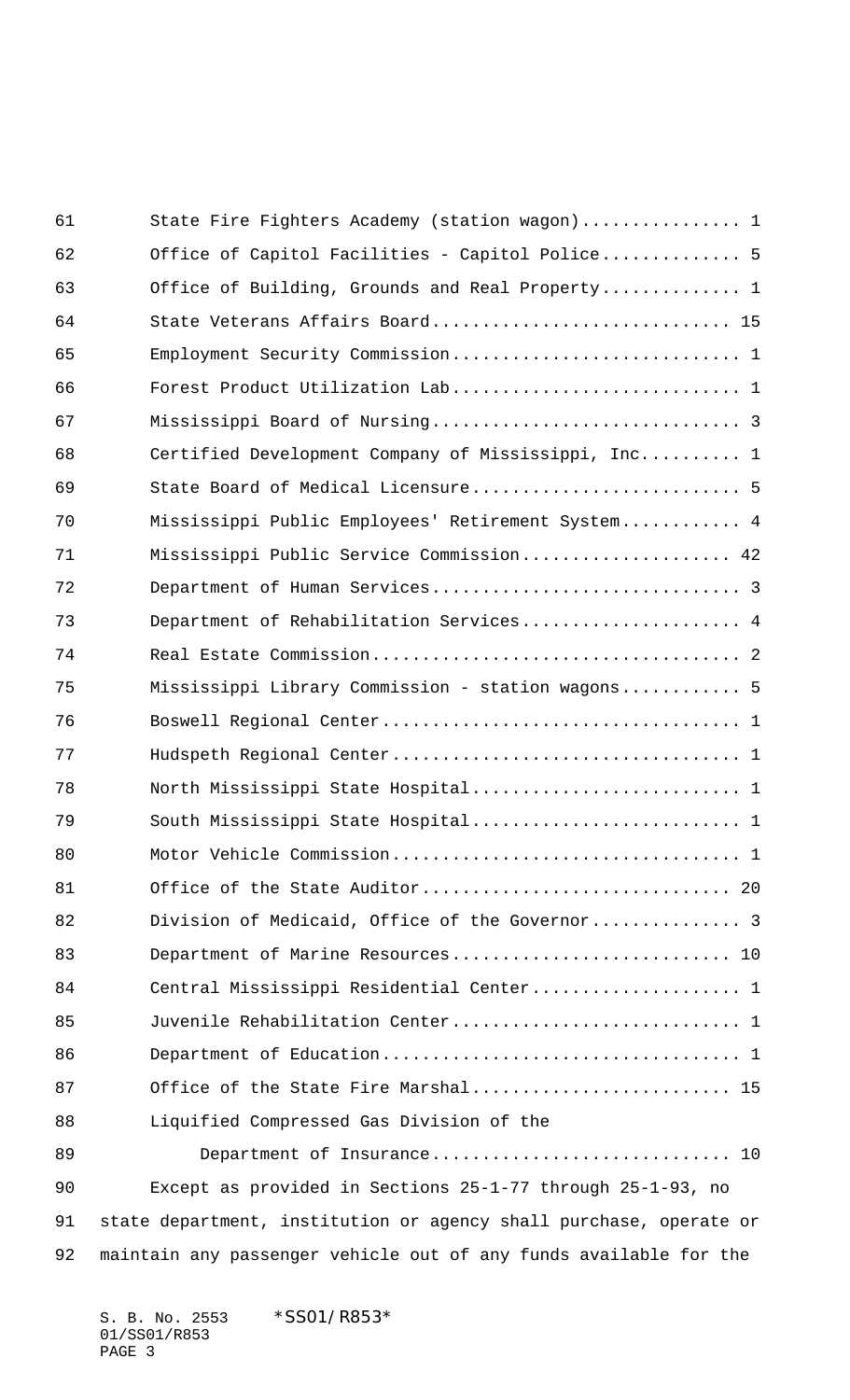use of such department, institution or agency, unless same has been or may be donated.

 For purposes of this section, "passenger vehicle" shall be defined as a vehicle which is designed to transport four (4) or more persons and/or provides adequate seating for at least four (4) persons. The terms "luxury vehicle," "full-size vehicle," "utility vehicle" and "carryall vehicle" shall be as defined by the industry.

 Nothing in Sections 25-1-77 through 25-1-93 shall be construed to prohibit agencies, departments and institutions from purchasing and operating passenger vehicles when used exclusively to transport patients, prisoners, students, faculty or staff of state institutions, blind and sighted employees essential to operate blind training programs or material, products and client-trainees in the sheltered workshop program, or bookmobiles. The superintendents of the Columbia Training School and Oakley Training School and the Commissioner of Corrections, or staff members designated by them, may use such passenger vehicles for other official functions and operations of those institutions at their discretion. Passenger vehicles or similar vehicles used for any other purposes shall be considered as automobiles and subject to the restrictions set forth in the aforesaid sections.

 In addition to the motor vehicles authorized to be owned and operated by the Mississippi Department of Public Safety, said department is also authorized to receive, own and operate special purpose motor vehicles to be used solely in investigations.

 Of the motor vehicles authorized to be owned and operated by the Mississippi Highway Safety Patrol, no more than twenty-one (21) vehicles may be kept for use by administrative personnel of the patrol whose principal duties are performed at the Highway Safety Patrol Headquarters Building and the Drivers' License Examining Station in Hinds County to commute to and from the

S. B. No. 2553 \*SS01/R853\* 01/SS01/R853 PAGE 4